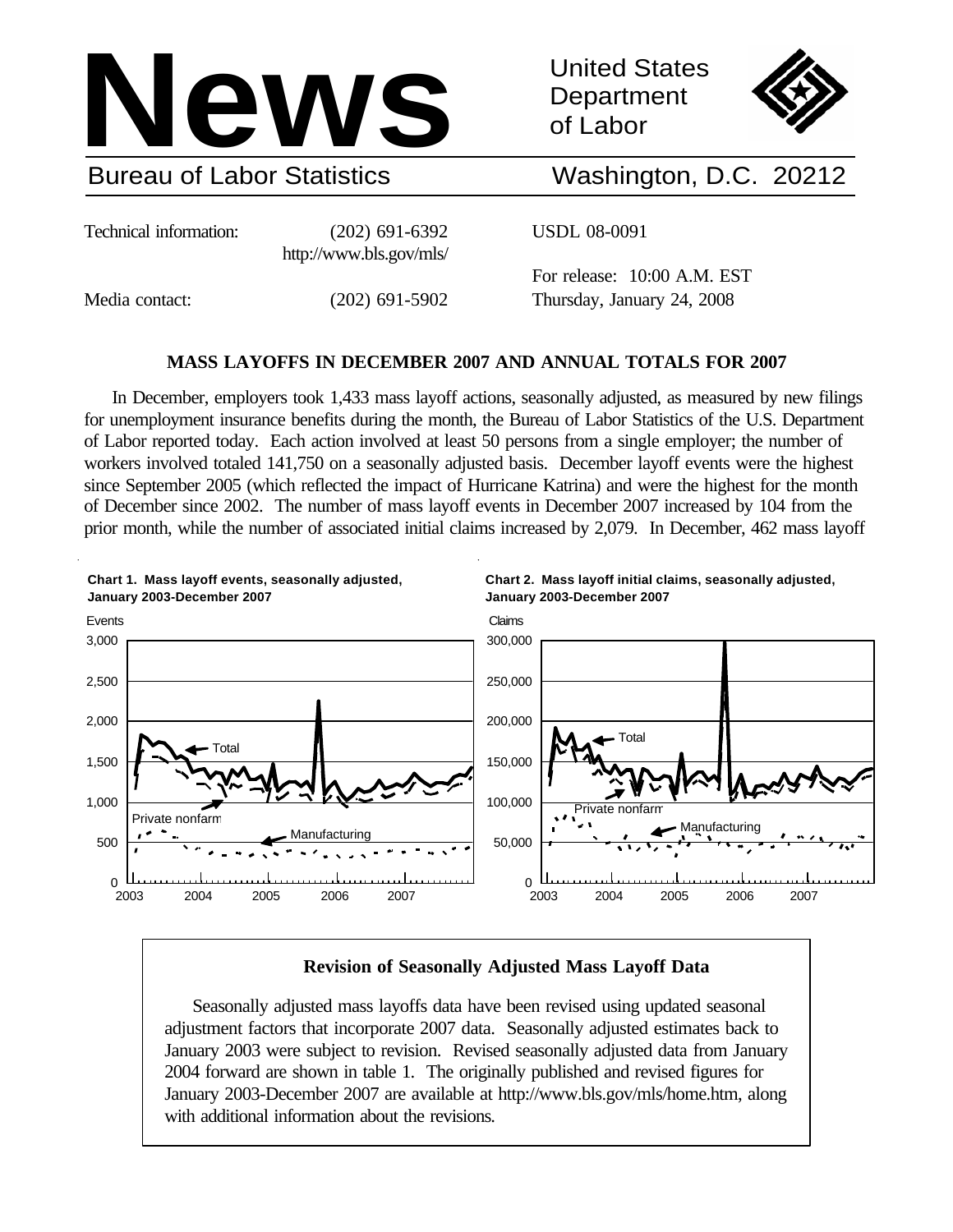|                                             |                | December peak |                |  |  |
|---------------------------------------------|----------------|---------------|----------------|--|--|
| Industry                                    | Initial claims | Year          | Initial claims |  |  |
| Highway, street, and bridge construction    | 14,684         | 2005          | 20,088         |  |  |
|                                             | 12,518         | 2006          | 13,903         |  |  |
| School and employee bus transportation      | 11,362         | 2006          | 14,747         |  |  |
|                                             | 9,745          | 2005          | 16,656         |  |  |
| Motion picture and video production         | 7,061          | 1998          | 16,192         |  |  |
|                                             | 6,875          | 2006          | 7,443          |  |  |
|                                             | 4,371          | 2005          | 9,021          |  |  |
| All other motor vehicle parts manufacturing | 3,847          | 2007          | 3,847          |  |  |
| AC, refrigeration, and forced air heating   | 3,625          | 2007          | 3,625          |  |  |
|                                             | 3,565          | 2000          | 4,032          |  |  |

# **Table A. Industries with the largest number of mass layoff initial claims in December 2007**

events were reported in the manufacturing sector, seasonally adjusted, resulting in 58,108 initial claims. Over the month, mass layoff activity in manufacturing increased by 48 events, and initial claims increased by 1,143. (See table 1.)

For all of 2007, the total numbers of mass layoff events, at 15,493, and initial claims, at 1,598,875, were higher than in 2006, when the totals were 13,998 and 1,484,391, respectively. The finance and insurance industry registered series highs for mass layoff events and initial claims in 2007. This reflected increased layoffs in the credit intermediation and related activities industry, which includes real estate credit, commercial banking, and mortgage and nonmortgage lending brokers. For all of 2006, layoff events had hit a series low, and the number of initial claimants was the lowest reported since 1996.

The national unemployment rate was 5.0 percent in December, seasonally adjusted, up from 4.7 percent in the prior month and from 4.4 percent a year earlier. Total nonfarm payroll employment increased by 18,000 in December and by 1.3 million from a year earlier.

## Industry Distribution (Not Seasonally Adjusted)

The 10 industries reporting the highest numbers of mass layoff initial claims, not seasonally adjusted, accounted for 35 percent of all such claims in December. The industry with the highest number of initial claims was highway, street, and bridge construction with 14,684, followed by food service contractors (12,518), school and employee bus transportation (11,362), and temporary help services (9,745). Together, these four industries accounted for 22 percent of all initial claims due to mass layoffs during the month. (See table A.)

The manufacturing sector accounted for 32 percent of all mass layoff events and 41 percent of all related initial claims filed in December; a year earlier, manufacturing made up 33 percent of events and 41 percent of initial claims. In December 2007, the number of manufacturing claimants was highest in transportation equipment manufacturing (31,910—largely in heavy duty truck manufacturing), followed by food manufacturing (10,267) and machinery manufacturing (6,864). (See table 3.)

Construction accounted for 21 percent of mass layoff events and 16 percent of initial claims in December, primarily from heavy and civil engineering construction. Administrative and waste services comprised 10 percent of events and 9 percent of initial claims, primarily from temporary help services and professional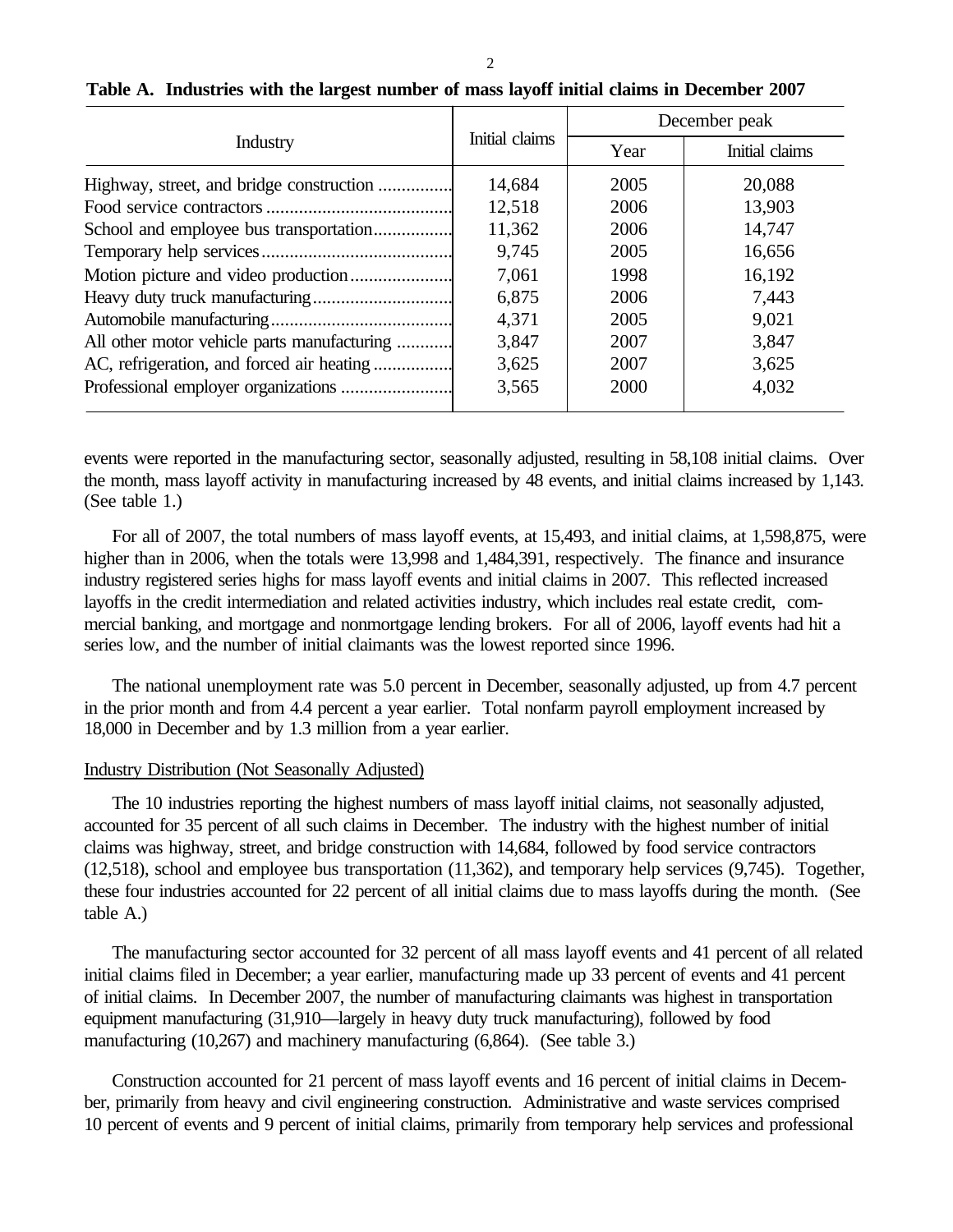| Year                                                 | Layoff events                                                                                              | Initial claimants for<br>unemployment insurance                                                                                             |  |  |  |  |
|------------------------------------------------------|------------------------------------------------------------------------------------------------------------|---------------------------------------------------------------------------------------------------------------------------------------------|--|--|--|--|
| 1996<br>1997<br>1998<br>1999<br>2002<br>2004<br>2005 | 14,111<br>14,960<br>15,904<br>14,909<br>15,738<br>21,467<br>20,277<br>18,963<br>15,980<br>16,466<br>13,998 | 1,437,628<br>1,542,543<br>1,771,069<br>1,572,399<br>1,835,592<br>2,514,862<br>2,245,051<br>1,888,926<br>1,607,158<br>1,795,341<br>1,484,391 |  |  |  |  |
| 2007                                                 | 15,493                                                                                                     | 1,598,875                                                                                                                                   |  |  |  |  |

**Table B. Number of mass layoff events and initial claimants for unemployment insurance, 1996-2007**

employer organizations. Accommodation and food services made up 7 percent of all mass layoff events and 8 percent of related initial claims, mainly from food service contractors. Seven percent of all mass layoff events and related initial claims filed were from transportation and warehousing, largely from the school and employee bus transportation industry.

Due, in part, to a calendar effect, the number of mass layoff events in December, at 2,167, was down by 82 from a year earlier, and the number of associated initial claims decreased by 30,289 to 224,214. (See table 2.) (December 2007 contained 4 weeks compared with 5 weeks in December 2006.) The average weekly number of events in December 2007 compared with December 2006 increased from 450 to 542, and the average weekly initial claimants increased from 50,901 to 56,054. Both weekly averages are at the highest levels for the month of December since 2002.

The largest over-the-year increases in December 2007 average weekly initial claims associated with mass layoffs occurred in food manufacturing (+855), specialty trade contractors (+804), machinery manufacturing (+581), motion picture and sound recording (+534), construction of buildings (+526), and food and drinking places (+513). The largest decrease occurred in electrical equipment and appliance manufacturing (-766).

# Geographic Distribution (Not Seasonally Adjusted)

Among the 4 census regions, the highest number of initial claims in December due to mass layoffs was in the Midwest, 97,346. Two industries—transportation equipment manufacturing and heavy and civil engineering construction—accounted for 32 percent of all mass layoff initial claims in that region during the month. The South had the second largest number of initial claims among the regions, 47,505, followed by the West with 42,504 and the Northeast with 36,859. (See table 5.)

The number of initial claimants in mass layoffs decreased over the year in all 4 regions and in 8 of the 9 divisions, due, in part, to a calendar effect. However, all 4 regions experienced over-the-year increases in average weekly initial claims—the Midwest  $(+2,438)$ , the South  $(+1,072)$ , the Northeast  $(+1,067)$ , and the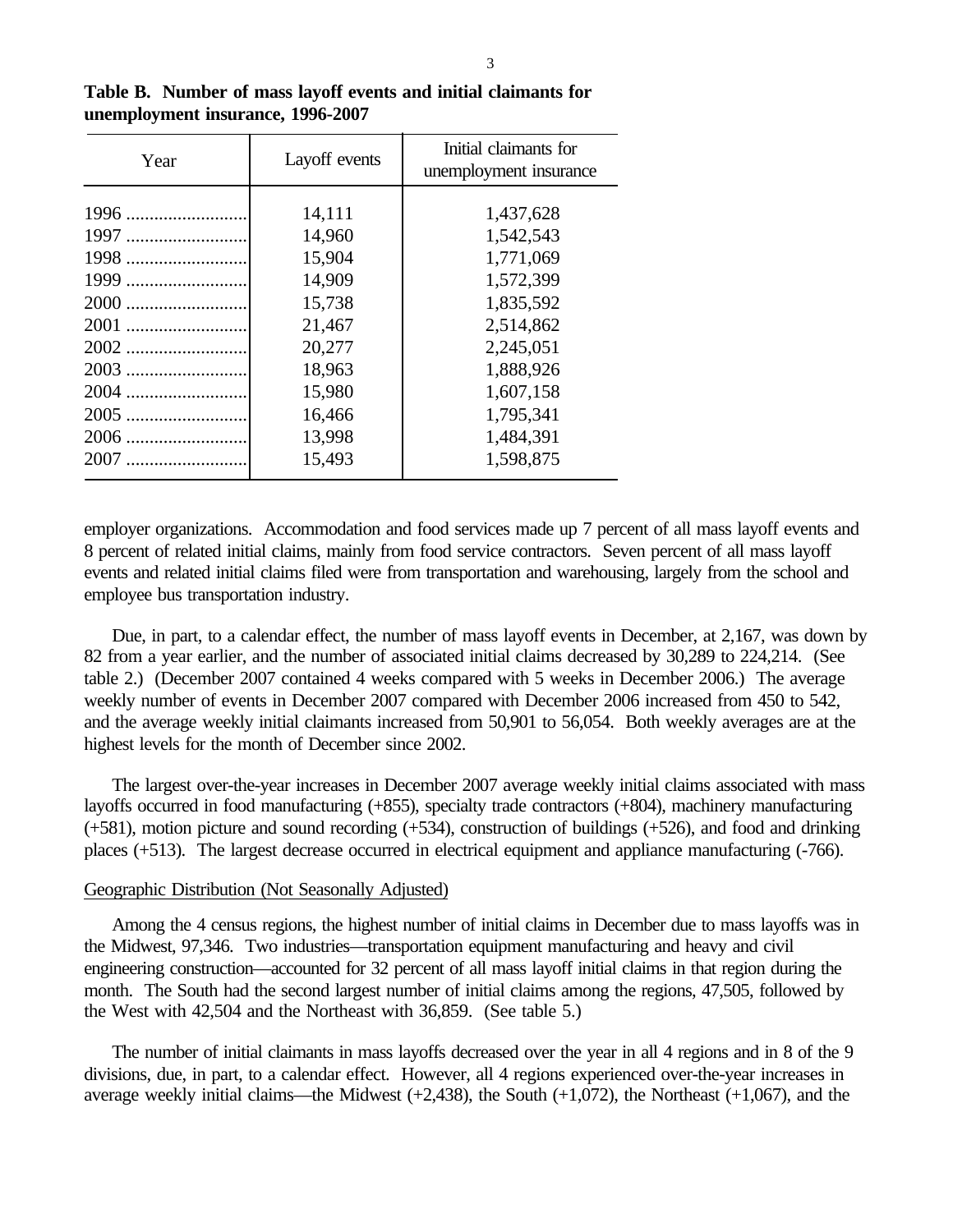|                                          |                                                                                                                                                                                                                                                                                            | 2006 |                             |  |
|------------------------------------------|--------------------------------------------------------------------------------------------------------------------------------------------------------------------------------------------------------------------------------------------------------------------------------------------|------|-----------------------------|--|
| Industry                                 | 2007<br>Initial claims<br>Rank<br>Initial claims<br>96,991<br>93,740<br>76,230<br>$\overline{2}$<br>74,116<br>57,131<br>52,428<br>51,746<br>59,711<br>51,133<br>50,553<br>40,804<br>36,264<br>6<br>31,076<br>25,280<br>25,291<br>31,062<br>20,887<br>22,372<br>9<br>20,385<br>20,132<br>10 | Rank |                             |  |
|                                          |                                                                                                                                                                                                                                                                                            |      |                             |  |
| School and employee bus transportation   |                                                                                                                                                                                                                                                                                            |      | $\mathcal{D}_{\mathcal{L}}$ |  |
|                                          |                                                                                                                                                                                                                                                                                            |      | 4                           |  |
|                                          |                                                                                                                                                                                                                                                                                            |      | 3                           |  |
| Motion picture and video production      |                                                                                                                                                                                                                                                                                            |      |                             |  |
| Highway, street, and bridge construction |                                                                                                                                                                                                                                                                                            |      | 6                           |  |
| Heavy duty truck manufacturing           |                                                                                                                                                                                                                                                                                            |      | 8                           |  |
| Professional employer organizations      |                                                                                                                                                                                                                                                                                            |      |                             |  |
|                                          |                                                                                                                                                                                                                                                                                            |      | 10                          |  |
| Elementary and secondary schools         |                                                                                                                                                                                                                                                                                            |      | 11                          |  |

# **Table C. Industries with the largest number of mass layoff initial claims in 2007**

West (+577). Seven of the 9 divisions had over-the-year increases in average weekly initial claims, led by the East North Central (+2,900).

California recorded the highest number of initial claims in December due to mass layoff events (30,590), reflecting layoffs in motion picture and sound recording industries and in administrative and support services. Other states with large numbers of mass layoff-related claims were Michigan (25,005), Pennsylvania (15,993), Illinois (15,012), and Ohio (14,909). These five states accounted for 48 percent of all mass layoff events and 45 percent of all initial claims for unemployment insurance in December. (See table 6.)

The number of initial claimants in mass layoffs decreased over the year in 33 states and the District of Columbia, due, in part, to a calendar effect. Twenty-five states reported over-the-year increases in average weekly initial claims associated with mass layoffs, led by Michigan (+1,683) and Pennsylvania (+1,109). For Michigan, the highest average initial claims occurred in transportation equipment manufacturing, and for Pennsylvania, food manufacturing had the highest activity. States with the largest over-the-year decreases were New York (-671) and Virginia (-596).

### Review of 2007

For all of 2007, the total numbers of mass layoff events, at 15,493, and initial claims, at 1,598,875, were higher than in 2006, when the totals were 13,998 and 1,484,391, respectively. For all of 2006, layoff events had hit a series low, and the number of initial claimants was the lowest reported since 1996. (See table B.)

The 10 detailed industries with the highest number of mass layoff initial claims in 2007 accounted for 30 percent of the total for the year. (See table C.) Temporary help services and school and employee bus transportation ranked first and second among the 10 industries in both 2007 and 2006. In 2007, elementary and secondary schools entered the top 10 industries in terms of initial claims, displacing light truck and utility vehicle manufacturing.

Manufacturing accounted for 30 percent of all mass layoff events and 38 percent of initial claims filed during 2007, about the same as 2006 (31 and 39 percent, respectively). The number of manufacturing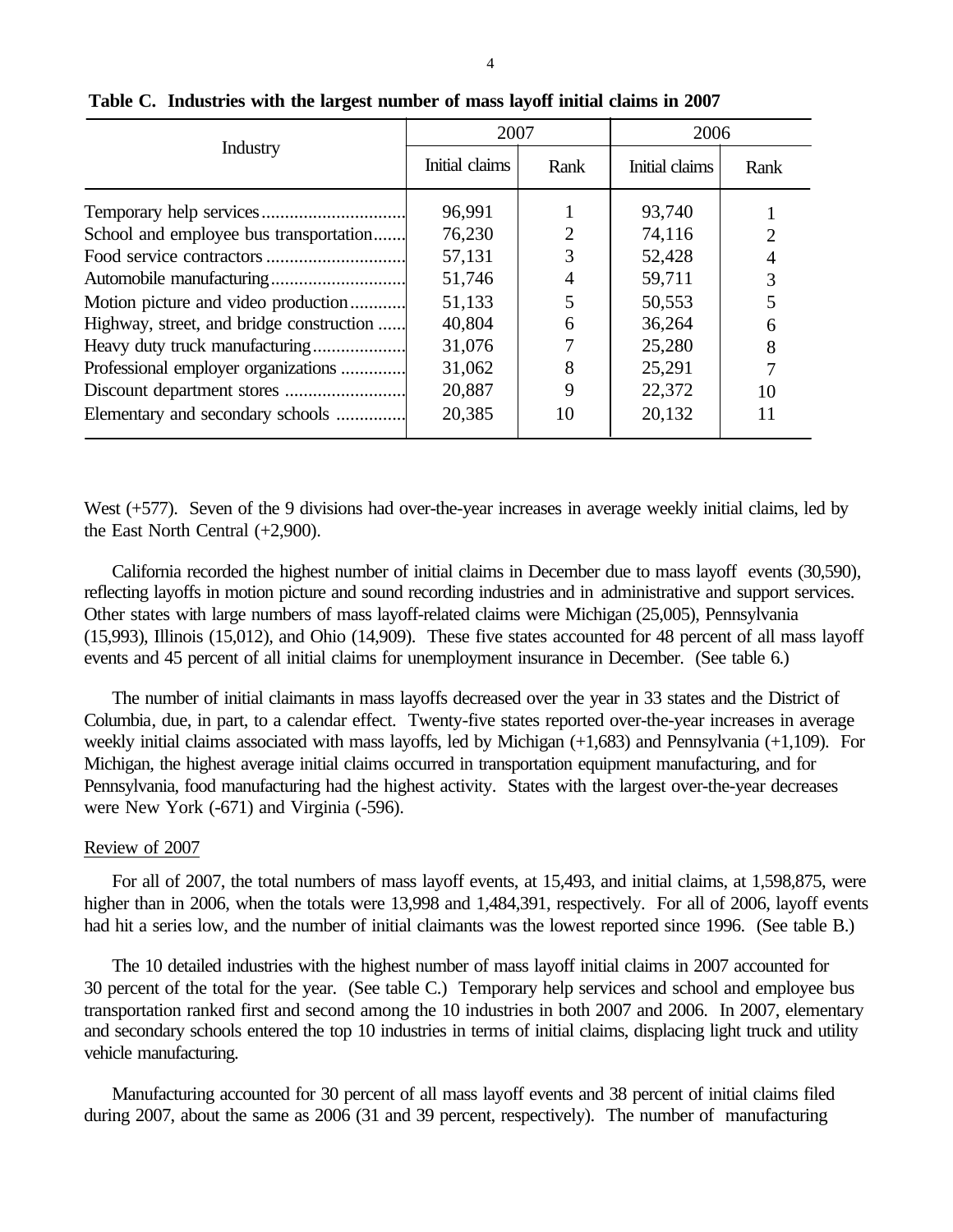claimants was highest in transportation equipment manufacturing, 228,213, followed by food manufacturing, 62,141, and machinery manufacturing, 45,831.

Among the major industry sectors, manufacturing had the largest over-the-year increase in mass layoffrelated initial claims (+26,941) from 2006 to 2007. Within manufacturing, transportation equipment  $(+6,956)$ , wood products  $(+6,876)$ , machinery  $(+5,762)$ , and primary metals  $(+5,150)$  experienced the largest increases from the previous year. Construction had the second largest increase (+26,335) among the major industry sectors, due to more layoff activity in specialty trade contractors (+11,445), heavy civil engineering  $(+10,076)$ , and construction of buildings  $(+4,814)$ .

Finance and insurance registered series highs for mass layoff events and initial claims in 2007. This reflected increased layoffs in the credit intermediation and related activities industry, which includes real estate credit, commercial banking, and mortgage and nonmortgage lending brokers. For the second straight year, mining had a series low in mass layoff initial claimants during 2007.

The Midwest reported the highest number of initial claims filed due to mass layoffs during 2007 than any other region with 509,431. Layoffs in transportation equipment manufacturing accounted for 31 percent of the claims in the Midwest. Administrative and support services, heavy and civil engineering construction, and machinery manufacturing accounted for an additional 17 percent of layoffs in that region in 2007. The fewest number of mass layoff initial claims was reported in the Northeast (273,079).

From 2006 to 2007, all 4 regions had over-the-year increases in the number of initial claims from mass layoffs, led by the West (+51,536) and South (+43,920). Seven of the 9 divisions also experienced higher claimant activity in mass layoffs when compared with 2006, with the largest increases occurring in the Pacific (+43,924), the Middle Atlantic (+20,894), and the East South Central (+19,253) divisions.

Among the 50 states and the District of Columbia, California recorded the largest number of initial claims filed in mass layoff events during 2007 (357,994), 22 percent of the national total. The states with the next highest numbers of initial claims were Michigan (125,942), Pennsylvania (108,128), Ohio (83,429), and Illinois (80,477). Forty-nine percent of events and 47 percent of all initial claims during 2007 were from these five states. New Mexico was the only state to report a series high in mass layoff claimant activity, while five states—Alaska, Massachusetts, Minnesota, North Carolina, and Virginia—recorded series lows.

California reported the largest over-the-year increase in initial claims (+40,087), followed by Pennsylvania (+18,569) and Alabama (+16,013). The largest over-the-year decreases were reported in Indiana (-8,472), Virginia (-8,146), and Minnesota (-6,498).

## Note

The monthly data series in this release cover mass layoffs of 50 or more workers beginning in a given month, regardless of the duration of the layoffs. For private nonfarm establishments, information on the length of the layoff is obtained later and issued in a quarterly release that reports on mass layoffs lasting more than 30 days (referred to as "extended mass layoffs"). The quarterly release provides more information on the industry classification and location of the establishment and on the demographics of the laid-off workers. Because monthly figures include short-term layoffs of 30 days or less, the sum of the figures for the 3 months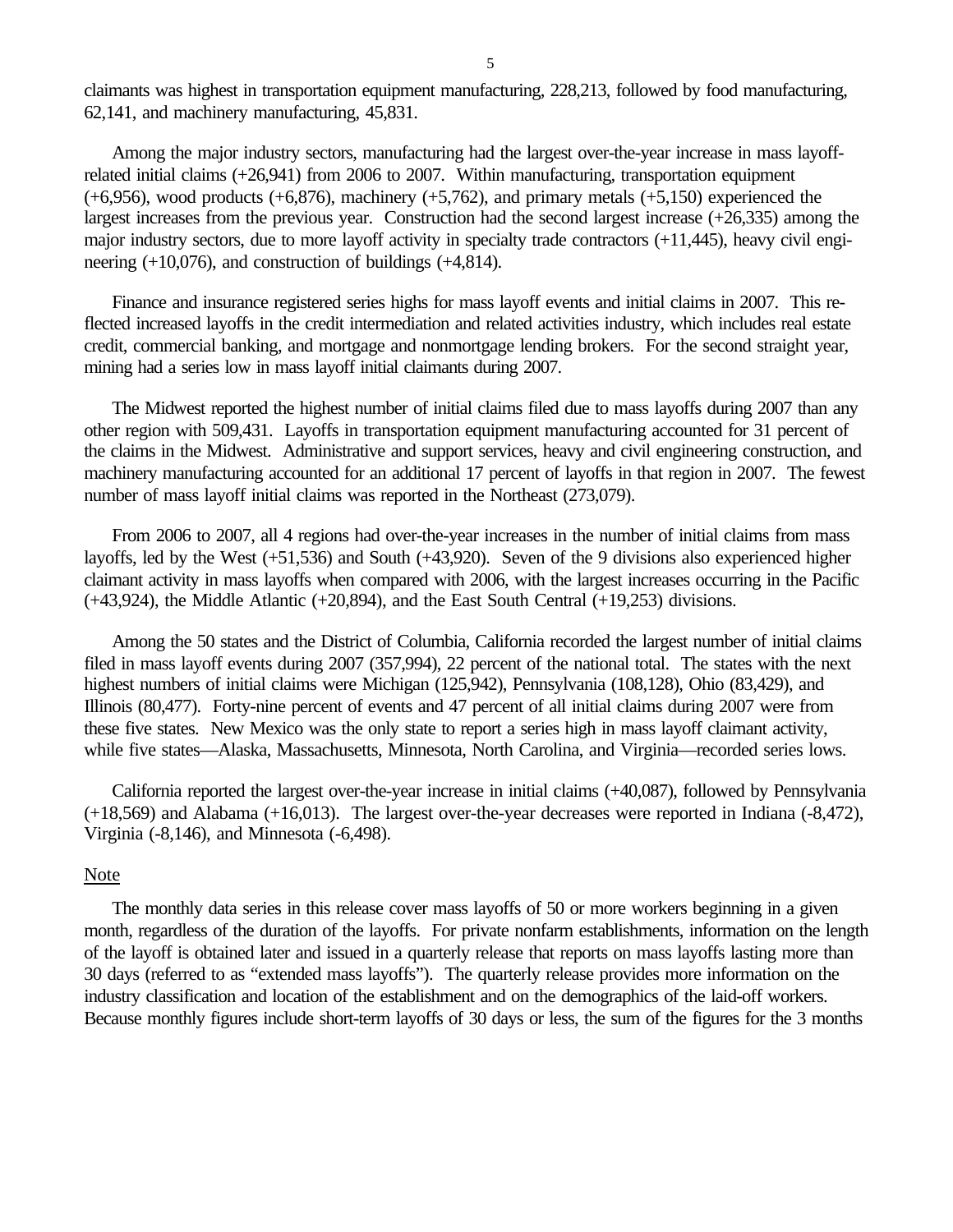in a quarter will be higher than the quarterly figure for mass layoffs of more than 30 days. (See table 4.) See the Technical Note for more detailed definitions.

\_\_\_\_\_\_\_\_\_\_\_\_\_\_\_\_\_\_\_\_\_\_\_\_\_\_\_\_\_\_

The report on Extended Mass Layoffs in the Fourth Quarter 2007 is scheduled to be released on Thursday, February 14, 2008. The report on Mass Layoffs in January 2008 is scheduled to be released on Wednesday, February 27.

# **Upcoming Changes to Mass Layoff Data**

With the release of January 2008 data on February 27, 2008, the Mass Layoff Statistics program will revise the basis for industry classification from the 2002 North American Industry Classification System (NAICS) to the 2007 NAICS. The new classification reflects minor definitional changes within manufacturing, telecommunications, financial activities, and professional, scientific, and technical services. Several industry titles and descriptions will also be updated.

For additional information on the 2007 NAICS, see http://www.census.gov/epcd/www/ naics.html.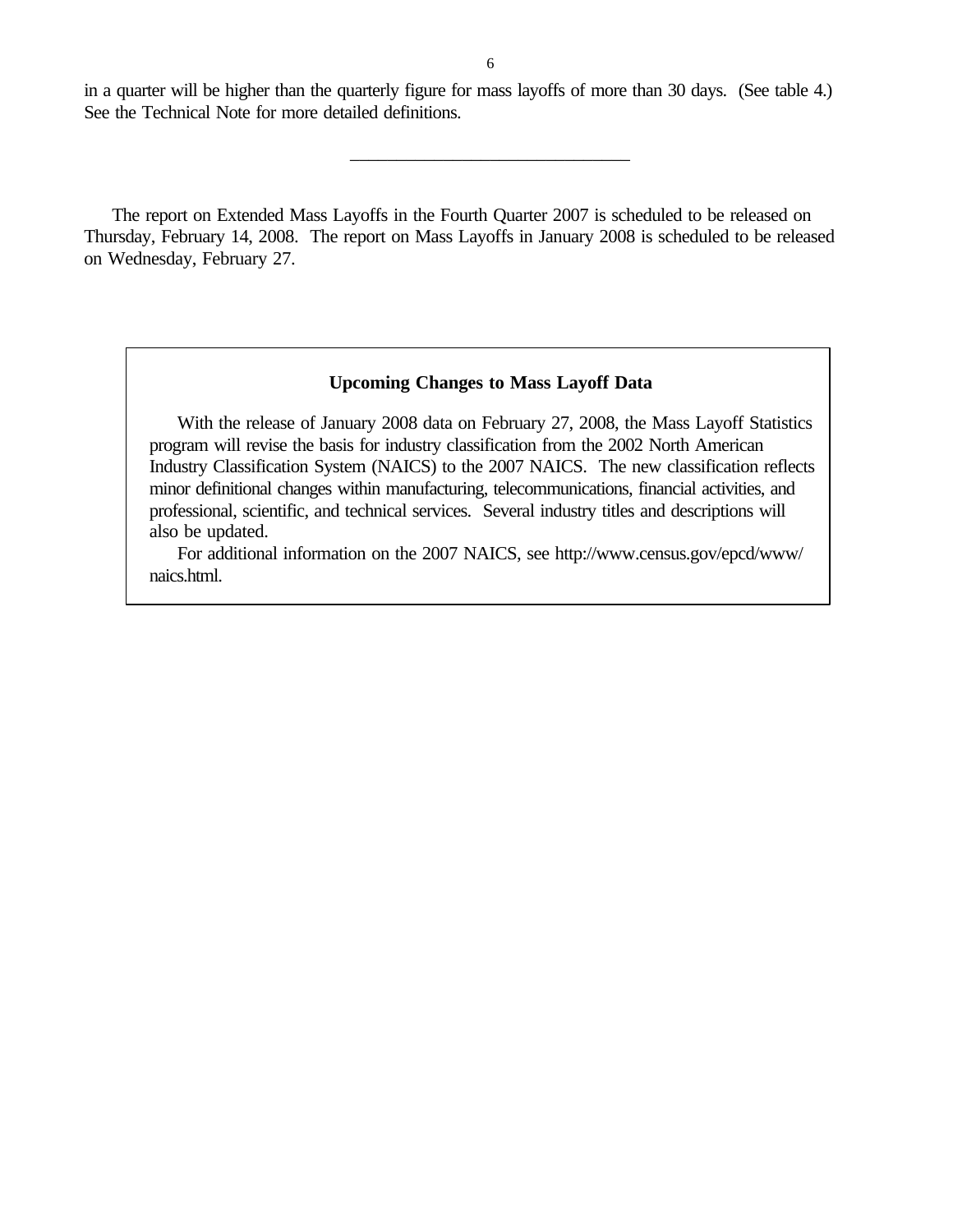# **Technical Note**

The Mass Layoff Statistics (MLS) program is a federal-state program that uses a standardized automated approach to identifying, describing, and tracking the effects of major job cutbacks, using data from each state's unemployment insurance database. Each month, states report on employers which have at least 50 initial claims filed against them during a consecutive 5-week period. These employers then are contacted by the state agency to determine whether these separations lasted 31 days or longer, and, if so, other information concerning the layoff is collected. States report on layoffs lasting more than 1 month on a quarterly basis.

A given month contains an aggregation of the weekly unemployment insurance claims filings for the Sunday through Saturday weeks in that month. All weeks are included for the particular month, except if the first day of the month falls on Saturday. In this case, the week is included in the prior month's tabulations. This means that some months will contain 4 weeks and others, 5 weeks, the number of weeks in a given month may be different from year to year, and the number of weeks in a year may vary. Therefore, analysis of over-the-month and over-theyear change in not seasonally adjusted series should take this calendar effect into consideration.

The MLS program resumed operations in April 1995 after it had been terminated in November 1992 due to lack of funding. Prior to April 1995, monthly layoff statistics were not available.

Information in this release will be made available to sensory impaired individuals upon request. Voice phone: 202-691-5200; TDD message referral phone number: 1-800-877-8339.

#### **Definitions**

*Employer.* Employers in the MLS program include those covered by state unemployment insurance laws. Information on employers is obtained from the Quarterly Census of Employment and Wages (QCEW) program, which is administered by the Bureau of Labor Statistics (BLS).

*Initial claimant* . A person who files any notice of unemployment to initiate a request either for a determination

entitlement to and eligibility for compensation, or for a subsequent period of unemployment within a benefit year or period of eligibility.

*Mass layoff event*. Fifty or more initial claims for unemployment insurance benefits filed against an employer during a 5-week period, regardless of duration.

#### **Seasonal adjustment**

Effective with the release of data for January 2005, BLS began publishing six seasonally adjusted monthly MLS series. The six series are the numbers of mass layoff events and mass layoff initial claims for the total, private nonfarm, and manufacturing sectors.

Seasonal adjustment is the process of estimating and removing the effect on time series data of regularly recurring seasonal events such as changes in the weather, holidays, and the beginning and ending of the school year. The use of seasonal adjustment makes it easier to observe fundamental changes in time series, particularly those associated with general economic expansions and contractions.

The MLS data are seasonally adjusted using the X-12- ARIMA seasonal adjustment method on a concurrent basis. Concurrent seasonal adjustment uses all available monthly estimates, including those for the current month, in developing seasonal adjustment factors. Revisions to the most recent 5 years of seasonally adjusted data will be made once a year with the issuance of December data. Before the data are seasonally adjusted, prior adjustments are made to the original data to adjust them for differences in the number of weeks used to calculate the monthly data. Because weekly unemployment insurance claims are aggregated to form monthly data, a particular month's value could be calculated with 5 weeks of data in one year and 4 weeks in another. The effects of these differences could seriously distort the seasonal factors if they were ignored in the seasonal adjustment process. These effects are modeled in the X-12- ARIMA program and are permanently removed from the final seasonally adjusted series.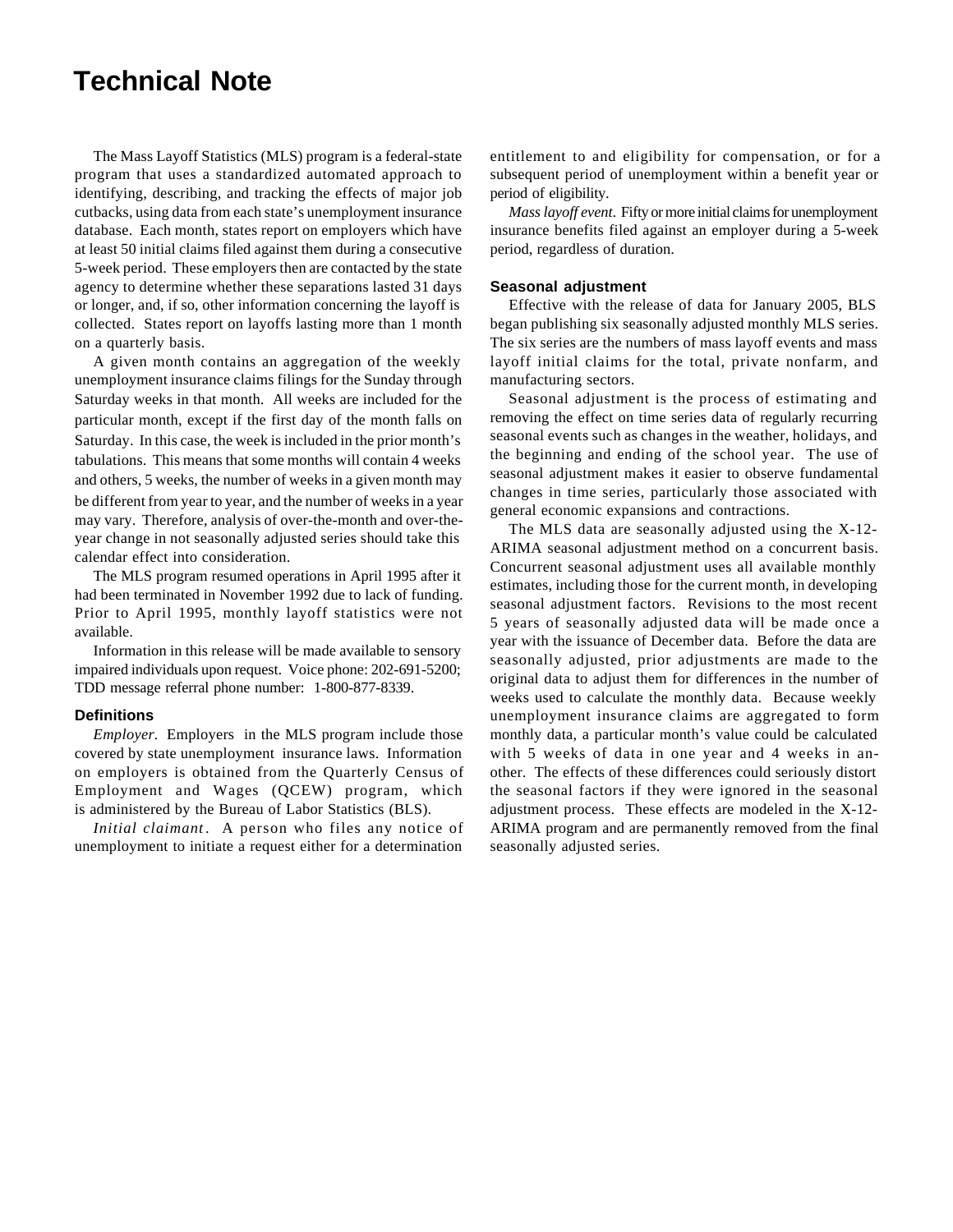#### **Table 1. Mass layoff events and initial claimants for unemployment insurance, January 2004 to December 2007, seasonally adjusted**

|      |                                                                                                                                                                                                                                                                                                                                                                                                                                                                                                                                                                                                                                                                                                                                                                                               |                      |                                                                                                                                                                                                                                                                                                                                                                                                                                                                                                                                                                                                                                                                                                                                                                                                                                                                                                                                                                                                                                                                                                                                         | Initial<br>Events<br>claimants | Manufacturing |                      |
|------|-----------------------------------------------------------------------------------------------------------------------------------------------------------------------------------------------------------------------------------------------------------------------------------------------------------------------------------------------------------------------------------------------------------------------------------------------------------------------------------------------------------------------------------------------------------------------------------------------------------------------------------------------------------------------------------------------------------------------------------------------------------------------------------------------|----------------------|-----------------------------------------------------------------------------------------------------------------------------------------------------------------------------------------------------------------------------------------------------------------------------------------------------------------------------------------------------------------------------------------------------------------------------------------------------------------------------------------------------------------------------------------------------------------------------------------------------------------------------------------------------------------------------------------------------------------------------------------------------------------------------------------------------------------------------------------------------------------------------------------------------------------------------------------------------------------------------------------------------------------------------------------------------------------------------------------------------------------------------------------|--------------------------------|---------------|----------------------|
| Date | Events                                                                                                                                                                                                                                                                                                                                                                                                                                                                                                                                                                                                                                                                                                                                                                                        | Initial<br>claimants | Events                                                                                                                                                                                                                                                                                                                                                                                                                                                                                                                                                                                                                                                                                                                                                                                                                                                                                                                                                                                                                                                                                                                                  |                                |               | Initial<br>claimants |
| 2004 |                                                                                                                                                                                                                                                                                                                                                                                                                                                                                                                                                                                                                                                                                                                                                                                               |                      |                                                                                                                                                                                                                                                                                                                                                                                                                                                                                                                                                                                                                                                                                                                                                                                                                                                                                                                                                                                                                                                                                                                                         |                                |               |                      |
|      |                                                                                                                                                                                                                                                                                                                                                                                                                                                                                                                                                                                                                                                                                                                                                                                               |                      | Private nonfarm<br>1,225<br>128,287<br>393<br>1,151<br>120,918<br>366<br>1,228<br>130,123<br>398<br>351<br>1,193<br>124,432<br>1,059<br>100.854<br>339<br>371<br>1,231<br>128,245<br>1,178<br>126,301<br>376<br>1,233<br>113.809<br>343<br>336<br>1,154<br>116,843<br>1,169<br>123,471<br>363<br>380<br>1,174<br>119,029<br>991<br>99,784<br>287<br>1,346<br>151,028<br>382<br>1,020<br>110,480<br>353<br>1.066<br>120,945<br>372<br>1,125<br>126,550<br>401<br>1,104<br>123,495<br>398<br>1,078<br>118,012<br>368<br>1,103<br>119,566<br>357<br>1.000<br>113,762<br>341<br>2,028<br>251,185<br>417<br>982<br>100,934<br>321<br>1,042<br>103,535<br>332<br>1,132<br>123,418<br>360<br>988<br>101,494<br>283<br>322<br>940<br>101,828<br>983<br>110,668<br>323<br>1,043<br>112,175<br>368<br>1,005<br>107,181<br>314<br>1,030<br>114,080<br>352<br>1,051<br>111,336<br>372<br>1,107<br>124,427<br>377<br>385<br>1,056<br>114,677<br>1,076<br>113,123<br>399<br>1,121<br>124,559<br>414<br>1,092<br>121,796<br>374<br>1,118<br>117,824<br>391<br>1,238<br>135,066<br>416<br>122,488<br>412<br>1,169<br>126,977<br>1,116<br>116,926<br>382 |                                | 48,671        |                      |
|      | Total<br>1,413<br>145,872<br>1,300<br>133,526<br>1,364<br>139,304<br>1,360<br>139,185<br>1,224<br>114,810<br>1,400<br>141,168<br>1,329<br>137,805<br>1,426<br>128,759<br>1,285<br>127,833<br>1,283<br>132,766<br>1,320<br>130,873<br>1,148<br>111,060<br>1.475<br>160,725<br>1,146<br>121,455<br>1,207<br>131,271<br>1,252<br>136,752<br>1,248<br>136,420<br>1,196<br>127,084<br>1,250<br>132,445<br>1,144<br>125,686<br>2,248<br>297,544<br>1,101<br>110,035<br>1,176<br>114,965<br>1,261<br>134,461<br>1,107<br>110,800<br>1,031<br>109,798<br>1,084<br>119,049<br>1,171<br>121,580<br>1,124<br>117,115<br>1,146<br>123,827<br>1,179<br>121,017<br>1.270<br>135.400<br>1,173<br>123,767<br>1,191<br>121,827<br>1,232<br>133,803<br>1,194<br>131,062<br>1,254<br>128,223<br>1,352<br>143,837 |                      |                                                                                                                                                                                                                                                                                                                                                                                                                                                                                                                                                                                                                                                                                                                                                                                                                                                                                                                                                                                                                                                                                                                                         |                                | 39,682        |                      |
|      |                                                                                                                                                                                                                                                                                                                                                                                                                                                                                                                                                                                                                                                                                                                                                                                               |                      |                                                                                                                                                                                                                                                                                                                                                                                                                                                                                                                                                                                                                                                                                                                                                                                                                                                                                                                                                                                                                                                                                                                                         |                                |               | 58,980               |
|      |                                                                                                                                                                                                                                                                                                                                                                                                                                                                                                                                                                                                                                                                                                                                                                                               |                      |                                                                                                                                                                                                                                                                                                                                                                                                                                                                                                                                                                                                                                                                                                                                                                                                                                                                                                                                                                                                                                                                                                                                         |                                |               | 37,760               |
|      |                                                                                                                                                                                                                                                                                                                                                                                                                                                                                                                                                                                                                                                                                                                                                                                               |                      |                                                                                                                                                                                                                                                                                                                                                                                                                                                                                                                                                                                                                                                                                                                                                                                                                                                                                                                                                                                                                                                                                                                                         |                                |               | 39,045               |
|      |                                                                                                                                                                                                                                                                                                                                                                                                                                                                                                                                                                                                                                                                                                                                                                                               |                      |                                                                                                                                                                                                                                                                                                                                                                                                                                                                                                                                                                                                                                                                                                                                                                                                                                                                                                                                                                                                                                                                                                                                         |                                |               | 47,243               |
|      |                                                                                                                                                                                                                                                                                                                                                                                                                                                                                                                                                                                                                                                                                                                                                                                               |                      |                                                                                                                                                                                                                                                                                                                                                                                                                                                                                                                                                                                                                                                                                                                                                                                                                                                                                                                                                                                                                                                                                                                                         |                                |               | 50,799               |
|      |                                                                                                                                                                                                                                                                                                                                                                                                                                                                                                                                                                                                                                                                                                                                                                                               |                      |                                                                                                                                                                                                                                                                                                                                                                                                                                                                                                                                                                                                                                                                                                                                                                                                                                                                                                                                                                                                                                                                                                                                         |                                |               | 36,539               |
|      |                                                                                                                                                                                                                                                                                                                                                                                                                                                                                                                                                                                                                                                                                                                                                                                               |                      |                                                                                                                                                                                                                                                                                                                                                                                                                                                                                                                                                                                                                                                                                                                                                                                                                                                                                                                                                                                                                                                                                                                                         |                                |               | 45,690               |
|      |                                                                                                                                                                                                                                                                                                                                                                                                                                                                                                                                                                                                                                                                                                                                                                                               |                      |                                                                                                                                                                                                                                                                                                                                                                                                                                                                                                                                                                                                                                                                                                                                                                                                                                                                                                                                                                                                                                                                                                                                         |                                |               | 47,046               |
|      |                                                                                                                                                                                                                                                                                                                                                                                                                                                                                                                                                                                                                                                                                                                                                                                               |                      |                                                                                                                                                                                                                                                                                                                                                                                                                                                                                                                                                                                                                                                                                                                                                                                                                                                                                                                                                                                                                                                                                                                                         |                                |               | 45,416               |
|      |                                                                                                                                                                                                                                                                                                                                                                                                                                                                                                                                                                                                                                                                                                                                                                                               |                      |                                                                                                                                                                                                                                                                                                                                                                                                                                                                                                                                                                                                                                                                                                                                                                                                                                                                                                                                                                                                                                                                                                                                         |                                |               | 31,935               |
|      |                                                                                                                                                                                                                                                                                                                                                                                                                                                                                                                                                                                                                                                                                                                                                                                               |                      |                                                                                                                                                                                                                                                                                                                                                                                                                                                                                                                                                                                                                                                                                                                                                                                                                                                                                                                                                                                                                                                                                                                                         |                                |               |                      |
| 2005 |                                                                                                                                                                                                                                                                                                                                                                                                                                                                                                                                                                                                                                                                                                                                                                                               |                      |                                                                                                                                                                                                                                                                                                                                                                                                                                                                                                                                                                                                                                                                                                                                                                                                                                                                                                                                                                                                                                                                                                                                         |                                |               |                      |
|      |                                                                                                                                                                                                                                                                                                                                                                                                                                                                                                                                                                                                                                                                                                                                                                                               |                      |                                                                                                                                                                                                                                                                                                                                                                                                                                                                                                                                                                                                                                                                                                                                                                                                                                                                                                                                                                                                                                                                                                                                         |                                |               | 61,324               |
|      |                                                                                                                                                                                                                                                                                                                                                                                                                                                                                                                                                                                                                                                                                                                                                                                               |                      |                                                                                                                                                                                                                                                                                                                                                                                                                                                                                                                                                                                                                                                                                                                                                                                                                                                                                                                                                                                                                                                                                                                                         |                                |               | 43,568               |
|      |                                                                                                                                                                                                                                                                                                                                                                                                                                                                                                                                                                                                                                                                                                                                                                                               |                      |                                                                                                                                                                                                                                                                                                                                                                                                                                                                                                                                                                                                                                                                                                                                                                                                                                                                                                                                                                                                                                                                                                                                         |                                |               | 53,673               |
|      |                                                                                                                                                                                                                                                                                                                                                                                                                                                                                                                                                                                                                                                                                                                                                                                               |                      |                                                                                                                                                                                                                                                                                                                                                                                                                                                                                                                                                                                                                                                                                                                                                                                                                                                                                                                                                                                                                                                                                                                                         |                                |               | 60,681               |
|      |                                                                                                                                                                                                                                                                                                                                                                                                                                                                                                                                                                                                                                                                                                                                                                                               |                      |                                                                                                                                                                                                                                                                                                                                                                                                                                                                                                                                                                                                                                                                                                                                                                                                                                                                                                                                                                                                                                                                                                                                         |                                |               | 54,999<br>58,300     |
|      |                                                                                                                                                                                                                                                                                                                                                                                                                                                                                                                                                                                                                                                                                                                                                                                               |                      |                                                                                                                                                                                                                                                                                                                                                                                                                                                                                                                                                                                                                                                                                                                                                                                                                                                                                                                                                                                                                                                                                                                                         |                                |               | 46,602               |
|      |                                                                                                                                                                                                                                                                                                                                                                                                                                                                                                                                                                                                                                                                                                                                                                                               |                      |                                                                                                                                                                                                                                                                                                                                                                                                                                                                                                                                                                                                                                                                                                                                                                                                                                                                                                                                                                                                                                                                                                                                         |                                |               |                      |
|      |                                                                                                                                                                                                                                                                                                                                                                                                                                                                                                                                                                                                                                                                                                                                                                                               |                      |                                                                                                                                                                                                                                                                                                                                                                                                                                                                                                                                                                                                                                                                                                                                                                                                                                                                                                                                                                                                                                                                                                                                         |                                |               | 47,598<br>55,304     |
|      |                                                                                                                                                                                                                                                                                                                                                                                                                                                                                                                                                                                                                                                                                                                                                                                               |                      |                                                                                                                                                                                                                                                                                                                                                                                                                                                                                                                                                                                                                                                                                                                                                                                                                                                                                                                                                                                                                                                                                                                                         |                                |               | 43,230               |
|      |                                                                                                                                                                                                                                                                                                                                                                                                                                                                                                                                                                                                                                                                                                                                                                                               |                      |                                                                                                                                                                                                                                                                                                                                                                                                                                                                                                                                                                                                                                                                                                                                                                                                                                                                                                                                                                                                                                                                                                                                         |                                |               | 42,071               |
|      |                                                                                                                                                                                                                                                                                                                                                                                                                                                                                                                                                                                                                                                                                                                                                                                               |                      |                                                                                                                                                                                                                                                                                                                                                                                                                                                                                                                                                                                                                                                                                                                                                                                                                                                                                                                                                                                                                                                                                                                                         |                                |               | 46,863               |
|      |                                                                                                                                                                                                                                                                                                                                                                                                                                                                                                                                                                                                                                                                                                                                                                                               |                      |                                                                                                                                                                                                                                                                                                                                                                                                                                                                                                                                                                                                                                                                                                                                                                                                                                                                                                                                                                                                                                                                                                                                         |                                |               |                      |
| 2006 |                                                                                                                                                                                                                                                                                                                                                                                                                                                                                                                                                                                                                                                                                                                                                                                               |                      |                                                                                                                                                                                                                                                                                                                                                                                                                                                                                                                                                                                                                                                                                                                                                                                                                                                                                                                                                                                                                                                                                                                                         |                                |               |                      |
|      |                                                                                                                                                                                                                                                                                                                                                                                                                                                                                                                                                                                                                                                                                                                                                                                               |                      |                                                                                                                                                                                                                                                                                                                                                                                                                                                                                                                                                                                                                                                                                                                                                                                                                                                                                                                                                                                                                                                                                                                                         |                                |               | 34,037               |
|      |                                                                                                                                                                                                                                                                                                                                                                                                                                                                                                                                                                                                                                                                                                                                                                                               |                      |                                                                                                                                                                                                                                                                                                                                                                                                                                                                                                                                                                                                                                                                                                                                                                                                                                                                                                                                                                                                                                                                                                                                         |                                |               | 43,147               |
|      |                                                                                                                                                                                                                                                                                                                                                                                                                                                                                                                                                                                                                                                                                                                                                                                               |                      |                                                                                                                                                                                                                                                                                                                                                                                                                                                                                                                                                                                                                                                                                                                                                                                                                                                                                                                                                                                                                                                                                                                                         |                                |               | 48,119               |
|      |                                                                                                                                                                                                                                                                                                                                                                                                                                                                                                                                                                                                                                                                                                                                                                                               |                      |                                                                                                                                                                                                                                                                                                                                                                                                                                                                                                                                                                                                                                                                                                                                                                                                                                                                                                                                                                                                                                                                                                                                         |                                |               | 49,568               |
|      |                                                                                                                                                                                                                                                                                                                                                                                                                                                                                                                                                                                                                                                                                                                                                                                               |                      |                                                                                                                                                                                                                                                                                                                                                                                                                                                                                                                                                                                                                                                                                                                                                                                                                                                                                                                                                                                                                                                                                                                                         |                                |               | 43,087<br>44,869     |
|      |                                                                                                                                                                                                                                                                                                                                                                                                                                                                                                                                                                                                                                                                                                                                                                                               |                      |                                                                                                                                                                                                                                                                                                                                                                                                                                                                                                                                                                                                                                                                                                                                                                                                                                                                                                                                                                                                                                                                                                                                         |                                |               |                      |
|      |                                                                                                                                                                                                                                                                                                                                                                                                                                                                                                                                                                                                                                                                                                                                                                                               |                      |                                                                                                                                                                                                                                                                                                                                                                                                                                                                                                                                                                                                                                                                                                                                                                                                                                                                                                                                                                                                                                                                                                                                         |                                |               | 48,534<br>60,906     |
|      |                                                                                                                                                                                                                                                                                                                                                                                                                                                                                                                                                                                                                                                                                                                                                                                               |                      |                                                                                                                                                                                                                                                                                                                                                                                                                                                                                                                                                                                                                                                                                                                                                                                                                                                                                                                                                                                                                                                                                                                                         |                                |               | 45,767               |
|      |                                                                                                                                                                                                                                                                                                                                                                                                                                                                                                                                                                                                                                                                                                                                                                                               |                      |                                                                                                                                                                                                                                                                                                                                                                                                                                                                                                                                                                                                                                                                                                                                                                                                                                                                                                                                                                                                                                                                                                                                         |                                |               | 53,601               |
|      |                                                                                                                                                                                                                                                                                                                                                                                                                                                                                                                                                                                                                                                                                                                                                                                               |                      |                                                                                                                                                                                                                                                                                                                                                                                                                                                                                                                                                                                                                                                                                                                                                                                                                                                                                                                                                                                                                                                                                                                                         |                                |               | 58,385               |
|      |                                                                                                                                                                                                                                                                                                                                                                                                                                                                                                                                                                                                                                                                                                                                                                                               |                      |                                                                                                                                                                                                                                                                                                                                                                                                                                                                                                                                                                                                                                                                                                                                                                                                                                                                                                                                                                                                                                                                                                                                         |                                |               | 51,408               |
|      |                                                                                                                                                                                                                                                                                                                                                                                                                                                                                                                                                                                                                                                                                                                                                                                               |                      |                                                                                                                                                                                                                                                                                                                                                                                                                                                                                                                                                                                                                                                                                                                                                                                                                                                                                                                                                                                                                                                                                                                                         |                                |               |                      |
| 2007 |                                                                                                                                                                                                                                                                                                                                                                                                                                                                                                                                                                                                                                                                                                                                                                                               |                      |                                                                                                                                                                                                                                                                                                                                                                                                                                                                                                                                                                                                                                                                                                                                                                                                                                                                                                                                                                                                                                                                                                                                         |                                |               |                      |
|      |                                                                                                                                                                                                                                                                                                                                                                                                                                                                                                                                                                                                                                                                                                                                                                                               |                      |                                                                                                                                                                                                                                                                                                                                                                                                                                                                                                                                                                                                                                                                                                                                                                                                                                                                                                                                                                                                                                                                                                                                         |                                |               | 52,858               |
|      |                                                                                                                                                                                                                                                                                                                                                                                                                                                                                                                                                                                                                                                                                                                                                                                               |                      |                                                                                                                                                                                                                                                                                                                                                                                                                                                                                                                                                                                                                                                                                                                                                                                                                                                                                                                                                                                                                                                                                                                                         |                                |               | 61,749               |
|      | 1,277                                                                                                                                                                                                                                                                                                                                                                                                                                                                                                                                                                                                                                                                                                                                                                                         | 130,981              |                                                                                                                                                                                                                                                                                                                                                                                                                                                                                                                                                                                                                                                                                                                                                                                                                                                                                                                                                                                                                                                                                                                                         |                                |               | 52,606               |
|      | 1,243                                                                                                                                                                                                                                                                                                                                                                                                                                                                                                                                                                                                                                                                                                                                                                                         |                      |                                                                                                                                                                                                                                                                                                                                                                                                                                                                                                                                                                                                                                                                                                                                                                                                                                                                                                                                                                                                                                                                                                                                         |                                |               | 43,930               |
|      | 1,199                                                                                                                                                                                                                                                                                                                                                                                                                                                                                                                                                                                                                                                                                                                                                                                         | 120,587              | 1,096                                                                                                                                                                                                                                                                                                                                                                                                                                                                                                                                                                                                                                                                                                                                                                                                                                                                                                                                                                                                                                                                                                                                   | 113,069                        | 370           | 48,910               |
|      | 1,238                                                                                                                                                                                                                                                                                                                                                                                                                                                                                                                                                                                                                                                                                                                                                                                         | 129,858              | 1,116                                                                                                                                                                                                                                                                                                                                                                                                                                                                                                                                                                                                                                                                                                                                                                                                                                                                                                                                                                                                                                                                                                                                   | 120,165                        | 351           | 40,670               |
|      | 1,247                                                                                                                                                                                                                                                                                                                                                                                                                                                                                                                                                                                                                                                                                                                                                                                         | 127,687              | 1,140                                                                                                                                                                                                                                                                                                                                                                                                                                                                                                                                                                                                                                                                                                                                                                                                                                                                                                                                                                                                                                                                                                                                   | 119,614                        | 392           | 51,333               |
|      | 1,228                                                                                                                                                                                                                                                                                                                                                                                                                                                                                                                                                                                                                                                                                                                                                                                         | 121,886              | 1,128                                                                                                                                                                                                                                                                                                                                                                                                                                                                                                                                                                                                                                                                                                                                                                                                                                                                                                                                                                                                                                                                                                                                   | 114,628                        | 335           | 36,518               |
|      | 1,307                                                                                                                                                                                                                                                                                                                                                                                                                                                                                                                                                                                                                                                                                                                                                                                         | 128,487              | 1,204                                                                                                                                                                                                                                                                                                                                                                                                                                                                                                                                                                                                                                                                                                                                                                                                                                                                                                                                                                                                                                                                                                                                   | 121,294                        | 430           | 53,432               |
|      | 1,347                                                                                                                                                                                                                                                                                                                                                                                                                                                                                                                                                                                                                                                                                                                                                                                         | 136,124              | 1,224                                                                                                                                                                                                                                                                                                                                                                                                                                                                                                                                                                                                                                                                                                                                                                                                                                                                                                                                                                                                                                                                                                                                   | 127,163                        | 430           | 57,695               |
|      | 1,329                                                                                                                                                                                                                                                                                                                                                                                                                                                                                                                                                                                                                                                                                                                                                                                         | 139,671              | 1,215                                                                                                                                                                                                                                                                                                                                                                                                                                                                                                                                                                                                                                                                                                                                                                                                                                                                                                                                                                                                                                                                                                                                   | 131,390                        | 414           | 56,965               |
|      | 1,433                                                                                                                                                                                                                                                                                                                                                                                                                                                                                                                                                                                                                                                                                                                                                                                         | 141,750              | 1,315                                                                                                                                                                                                                                                                                                                                                                                                                                                                                                                                                                                                                                                                                                                                                                                                                                                                                                                                                                                                                                                                                                                                   | 133,024                        | 462           | 58,108               |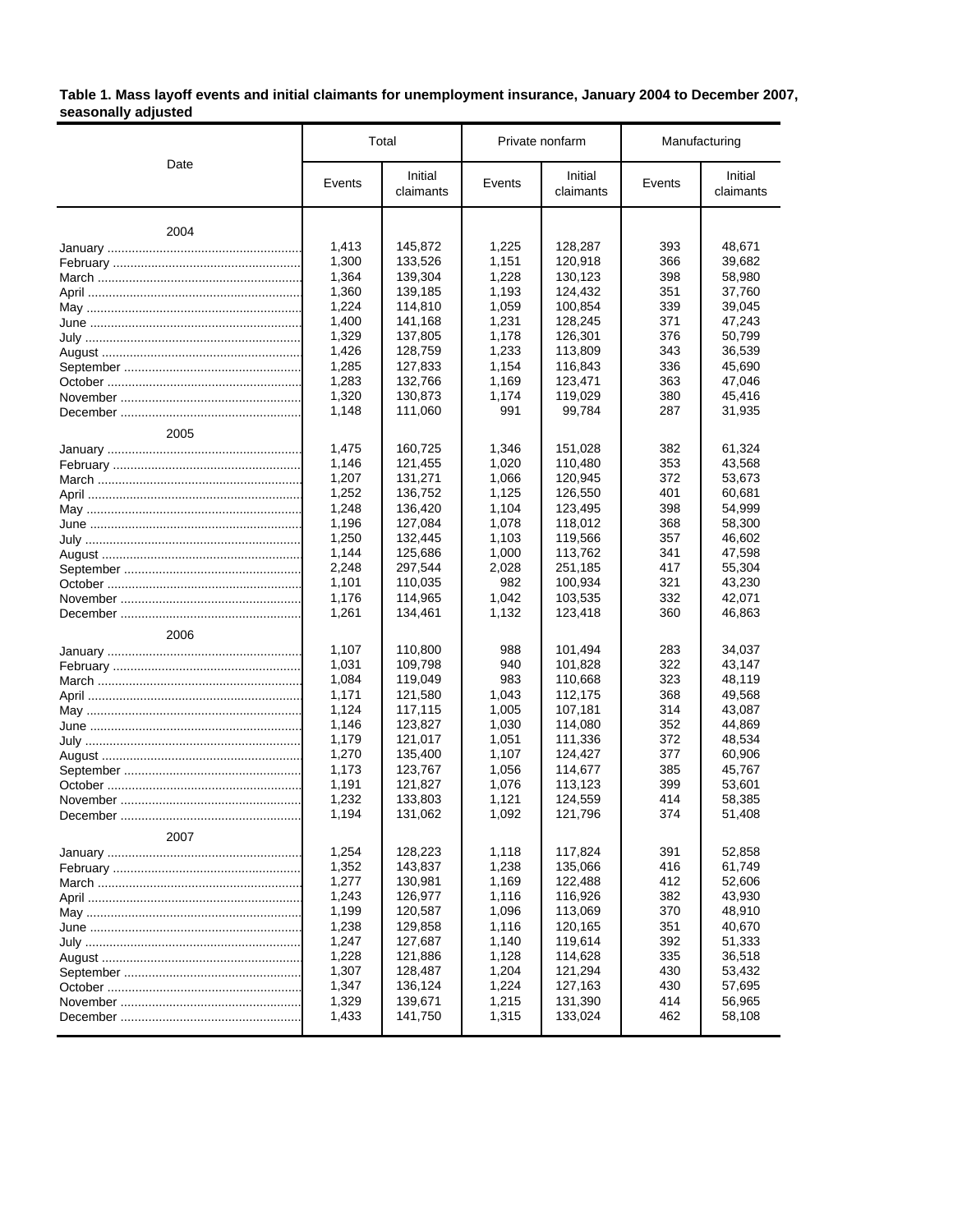# **Table 2. Mass layoff events and initial claimants for unemployment insurance, January 2004 to December 2007, not seasonally adjusted**

|          |        | Total                |              | Private nonfarm      | Manufacturing |                      |
|----------|--------|----------------------|--------------|----------------------|---------------|----------------------|
| Date     | Events | Initial<br>claimants | Events       | Initial<br>claimants | Events        | Initial<br>claimants |
| 2004     |        |                      |              |                      |               |                      |
|          | 2,428  |                      |              |                      | 848           |                      |
|          | 941    | 239,454<br>84,201    | 2,226<br>832 | 220,687<br>76,577    | 240           | 89,551<br>23,043     |
|          | 920    | 92,554               | 847          | 87,782               | 258           | 34,686               |
|          | 1,458  | 157,314              | 1,316        | 142,657              | 343           | 36,172               |
|          | 988    | 87,501               | 878          | 78,786               | 219           | 22,141               |
|          | 1,379  | 134,588              | 1,077        | 110,804              | 222           | 27,307               |
|          | 2,094  | 253,929              | 1,860        | 234,877              | 885           | 145,895              |
|          | 809    | 69,033               | 745          | 63,876               | 194           | 17,698               |
|          | 708    | 68,972               | 637          | 63,102               | 189           | 25,808               |
|          | 1,242  | 127,918              | 1,101        | 117,375              | 372           | 48,265               |
|          | 1,399  | 130,423              | 1,201        | 115,549              | 412           | 44,243               |
|          | 1,614  | 161,271              | 1,487        | 152,092              | 436           | 50,726               |
| 2005     |        |                      |              |                      |               |                      |
|          | 2,564  | 263,952              | 2,421        | 253,409              | 823           | 108,985              |
|          | 810    | 74,644               | 722          | 68,372               | 230           | 24,931               |
|          | 806    | 88,937               | 733          | 83,793               | 246           | 33,030               |
|          | 1,373  | 158,582              | 1,263        | 148,133              | 395           | 59,129               |
|          | 986    | 101,358              | 891          | 93,332               | 249           | 30,424               |
|          | 1,157  | 120,463              | 941          | 103,307              | 216           | 32,783               |
|          | 1,981  | 244,216              | 1,745        | 222,377              | 856           | 136,210              |
|          | 645    | 67,582               | 598          | 63,484               | 188           | 22,531               |
|          | 1,662  | 213,281              | 1,505        | 179,042              | 318           | 47,497               |
|          | 905    | 91,941               | 757          | 80,694               | 249           | 37,276               |
|          | 1,254  | 116,127              | 1,079        | 102,182              | 363           | 41,442               |
|          | 2,323  | 254,258              | 2,168        | 242,753              | 706           | 96,382               |
| 2006     |        |                      |              |                      |               |                      |
|          | 1,245  | 117,946              | 1,123        | 108,701              | 331           | 35,097               |
|          | 719    | 66,555               | 658          | 62,208               | 210           | 24,892               |
|          | 921    | 111,838              | 856          | 106,177              | 285           | 44,688               |
|          | 1,140  | 121,589              | 1,038        | 112,964              | 296           | 39,538               |
|          | 872    | 84,809               | 794          | 78,663               | 192           | 23,570               |
|          | 1,489  | 164,761              | 1,224        | 140,687              | 319           | 41,095               |
|          | 1,511  | 166,857              | 1,335        | 154,342              | 648           | 96,152               |
|          | 708    | 72,844               | 656          | 69,054               | 203           | 28,494               |
|          | 865    | 87,699               | 785          | 81,274               | 296           | 39,076               |
|          | 964    | 98,804               | 820          | 88,133               | 311           | 46,737               |
| November | 1,315  | 136,186              | 1,172        | 125,009              | 455           | 58,473               |
|          | 2,249  | 254,503              | 2,126        | 244,783              | 735           | 105,462              |
| 2007     |        |                      |              |                      |               |                      |
|          | 1,407  | 134,984              | 1,263        | 124,475              | 456           | 53,615               |
|          | 935    | 86,696               | 861          | 82,097               | 273           | 36,170               |
|          | 1,082  | 123,974              | 1,015        | 118,431              | 367           | 49,886               |
|          | 1,219  | 127,444              | 1,115        | 118,040              | 309           | 35,229               |
|          | 923    | 85,816               | 856          | 81,153               | 224           | 26,527               |
|          | 1,599  | 172,810              | 1,318        | 148,669              | 313           | 36,571               |
|          | 1,599  | 175,419              | 1,450        | 164,939              | 684           | 101,390              |
|          | 963    | 93,458               | 908          | 88,345               | 220           | 23,361               |
|          | 717    | 67,385               | 667          | 64,026               | 246           | 29,381               |
|          | 1,083  | 108,455              | 929          | 97,716               | 338           | 50,918               |
|          | 1,799  | 198,220              | 1,593        | 181,184              | 514           | 75,413               |
|          | 2,167  | 224,214              | 2,071        | 216,898              | 699           | 91,754               |
|          |        |                      |              |                      |               |                      |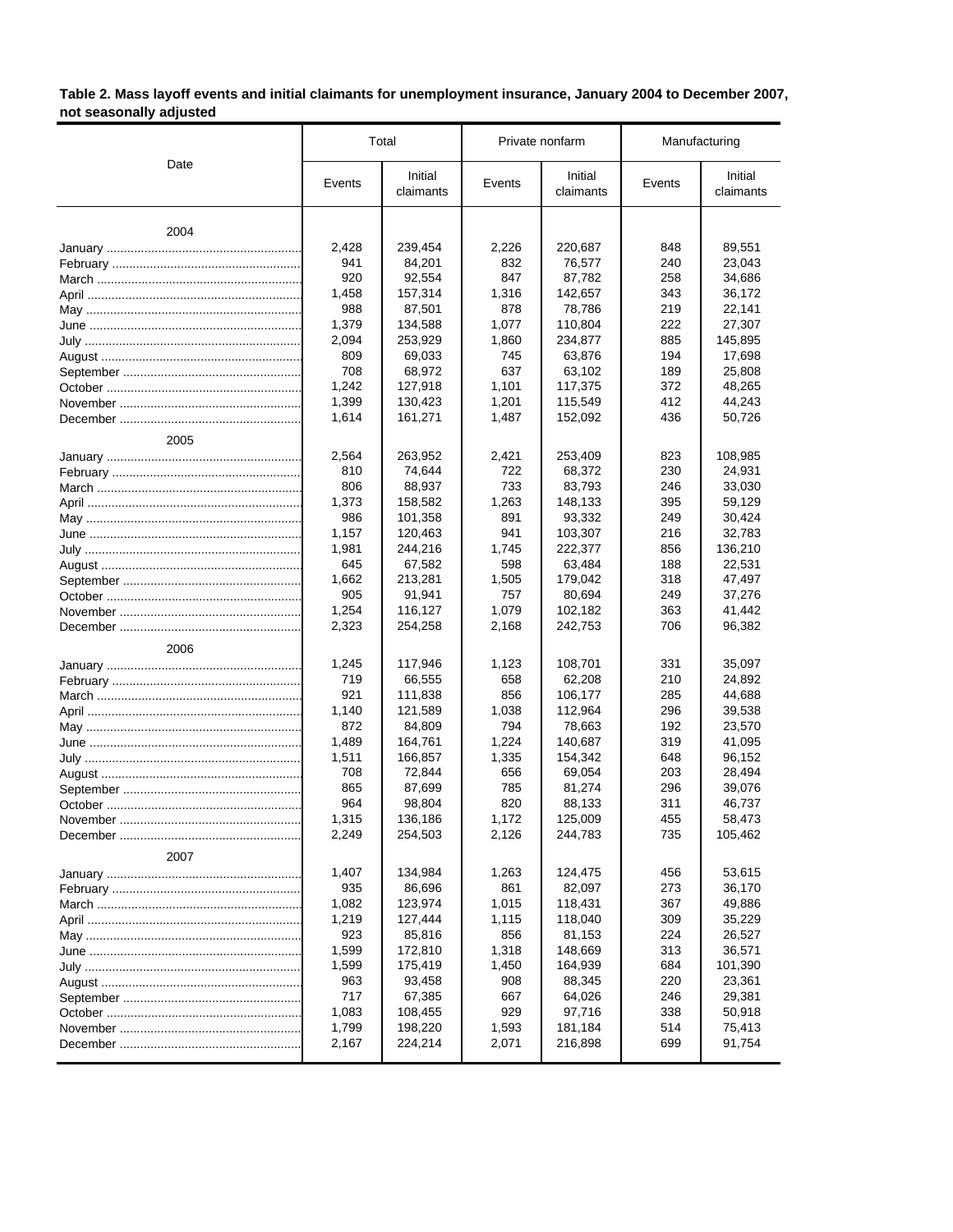# **Table 3. Industry distribution: Mass layoff events and initial claimants for unemployment insurance**

|                                                                           |                |                | Mass layoff events |           | Initial claimants for<br>unemployment insurance |                 |                 |                  |
|---------------------------------------------------------------------------|----------------|----------------|--------------------|-----------|-------------------------------------------------|-----------------|-----------------|------------------|
| Industry                                                                  | December       | October        | November           | December  | December                                        | October         | November        | December         |
|                                                                           | 2006           | 2007           | 2007               | 2007      | 2006                                            | 2007            | 2007            | 2007             |
|                                                                           |                |                |                    |           |                                                 |                 |                 |                  |
| <b>Seasonally adjusted</b>                                                |                |                |                    |           |                                                 |                 |                 |                  |
|                                                                           | 1,194          | 1,347          | 1,329              | 1,433     | 131,062                                         | 136,124         | 139,671         | 141,750          |
|                                                                           | 1,092          | 1,224          | 1,215              | 1,315     | 121,796                                         | 127,163         | 131,390         | 133,024          |
|                                                                           | 374            | 430            | 414                | 462       | 51,408                                          | 57,695          | 56,965          | 58,108           |
| Not seasonally adjusted                                                   |                |                |                    |           |                                                 |                 |                 |                  |
|                                                                           | 2,249          | 1,083          | 1,799              | 2,167     | 254,503                                         | 108,455         | 198,220         | 224,214          |
|                                                                           | 2,176          | 1,033          | 1,729              | 2,102     | 248,383                                         | 103,897         | 191,917         | 219,227          |
| Agriculture, forestry, fishing and hunting                                | 50             | 104            | 136                | 31        | 3,600                                           | 6,181           | 10,733          | 2,329            |
|                                                                           | 2,126          | 929            | 1,593              | 2,071     | 244,783                                         | 97,716          | 181,184         | 216,898          |
|                                                                           | 28             | $(^2)$         | 11                 | 28        | 3,048                                           | $(^2)$          | 928             | 2,136            |
|                                                                           | 3              |                | $(^2)$             | 4         | 154                                             |                 | $(^2)$          | 225              |
|                                                                           | 423            | 114            | 324                | 461       | 36,426<br>105,462                               | 7,126           | 28,277          | 35,564           |
|                                                                           | 735<br>80      | 338<br>50      | 514<br>62          | 699<br>68 | 8,557                                           | 50,918<br>5,264 | 75,413<br>6,642 | 91,754<br>10,267 |
| Beverage and tobacco products                                             | 6              | 8              | 9                  | 7         | 468                                             | 603             | 746             | 640              |
|                                                                           | 18             | 8              | 27                 | 12        | 2,480                                           | 732             | 5,381           | 2,281            |
|                                                                           | 9              | 4              | 5                  | 8         | 758                                             | 232             | 608             | 848              |
|                                                                           | 21             | 6              | 10                 | 16        | 2,323                                           | 408             | 625             | 1,311            |
| Leather and allied products                                               | 5              | (2)            | 4                  | 4         | 493                                             | $(^2)$          | 376             | 435              |
|                                                                           | 59             | 31             | 69                 | 59        | 6,359                                           | 3,582           | 8,094           | 5,698            |
|                                                                           | 13             | 10             | 9                  | 5         | 1,415                                           | 708             | 696             | 571              |
| Printing and related support activities                                   | 12             | $\overline{7}$ | 11                 | 11        | 1,178                                           | 434             | 763             | 830              |
| Petroleum and coal products                                               | 14             | $(^2)$         | 8                  | 12        | 1,396                                           | $(^2)$          | 624             | 1,163            |
|                                                                           | $\overline{7}$ | 6              | 6                  | 12        | 608                                             | 907             | 668             | 995              |
| Plastics and rubber products                                              | 48             | 11             | 27                 | 57        | 5,674                                           | 1,133           | 2,568           | 5,069            |
| Nonmetallic mineral products                                              | 56<br>38       | 8<br>16        | 24<br>27           | 61<br>37  | 5,824<br>4,714                                  | 440<br>1,579    | 2,493<br>2,955  | 5,979<br>4,022   |
| Fabricated metal products                                                 | 57             | 18             | 24                 | 55        | 5,346                                           | 1,367           | 2,341           | 5,252            |
|                                                                           | 38             | 18             | 40                 | 37        | 5,676                                           | 5,459           | 6,289           | 6,864            |
| Computer and electronic products                                          | 24             | 10             | 13                 | 21        | 2,085                                           | 674             | 987             | 1,559            |
| Electrical equipment and appliances                                       | 25             | 12             | 15                 | 16        | 5,701                                           | 1,516           | 5,418           | 1,495            |
| Transportation equipment                                                  | 159            | 88             | 93                 | 171       | 38,811                                          | 23,399          | 23,323          | 31,910           |
| Furniture and related products                                            | 34             | 18             | 23                 | 19        | 4,510                                           | 1,504           | 3,164           | 2,868            |
| Miscellaneous manufacturing                                               | 12             | 5              | 8                  | 11        | 1,086                                           | 538             | 652             | 1,697            |
|                                                                           | 26             | 13             | 40                 | 24        | 2,119                                           | 1,571           | 3,095           | 1,762            |
|                                                                           | 109            | 66             | 93                 | 103       | 13,055                                          | 5,881           | 8,199           | 8,839            |
| Transportation and warehousing                                            | 165            | 31             | 82                 | 150       | 19,172                                          | 3,153           | 7,499           | 15,573           |
|                                                                           | 33             | 33             | 28                 | 51        | 7,949                                           | 3,645           | 5,386           | 8,770            |
|                                                                           | 34<br>8        | 60<br>8        | 43<br>7            | 36<br>6   | 2,687<br>442                                    | 4,640<br>616    | 3,898           | 2,311<br>322     |
| Real estate and rental and leasing<br>Professional and technical services | 50             | 26             | 51                 | 50        | 5,572                                           | 1,968           | 539<br>7,435    | 5,303            |
| Management of companies and enterprises                                   | 3              | 5              | $(^2)$             | 5         | 130                                             | 382             | $(^2)$          | 448              |
| Administrative and waste services                                         | 258            | 140            | 217                | 218       | 22,076                                          | 10,778          | 22,050          | 19,367           |
|                                                                           | 4              | $(^2)$         | -                  | 8         | 288                                             | $(^2)$          |                 | 487              |
| Health care and social assistance                                         | 31             | 20             | 24                 | 31        | 2,450                                           | 1,708           | 2,522           | 2,484            |
| Arts, entertainment, and recreation                                       | 26             | 21             | 36                 | 20        | 1,760                                           | 1,521           | 3,543           | 1,238            |
| Accommodation and food services                                           | 175            | 47             | 107                | 158       | 20,735                                          | 3,346           | 10,865          | 18,717           |
| Other services, except public administration                              | 14<br>1        | 3<br>1         | 10<br>1            | 19        | 1,198<br>60                                     | 175<br>74       | 1,062<br>57     | 1,598            |
|                                                                           | 73             | 50             | 70                 | 65        | 6,120                                           | 4,558           | 6,303           | 4,987            |
|                                                                           | 12             | 16             | 19                 | 10        | 1,215                                           | 1,412           | 1,928           | 841              |
|                                                                           | 16             | 16             | 20                 | 12        | 1,517                                           | 1,431           | 1,786           | 1,016            |
|                                                                           | 45             | 18             | 31                 | 43        | 3,388                                           | 1,715           | 2,589           | 3,130            |

 $^1$  Data were reported by all states and the District of Columbia.  $\,$  NOTE: Dash represents zero.  $^2$  Data do not meet BLS or state agency disclosure standards.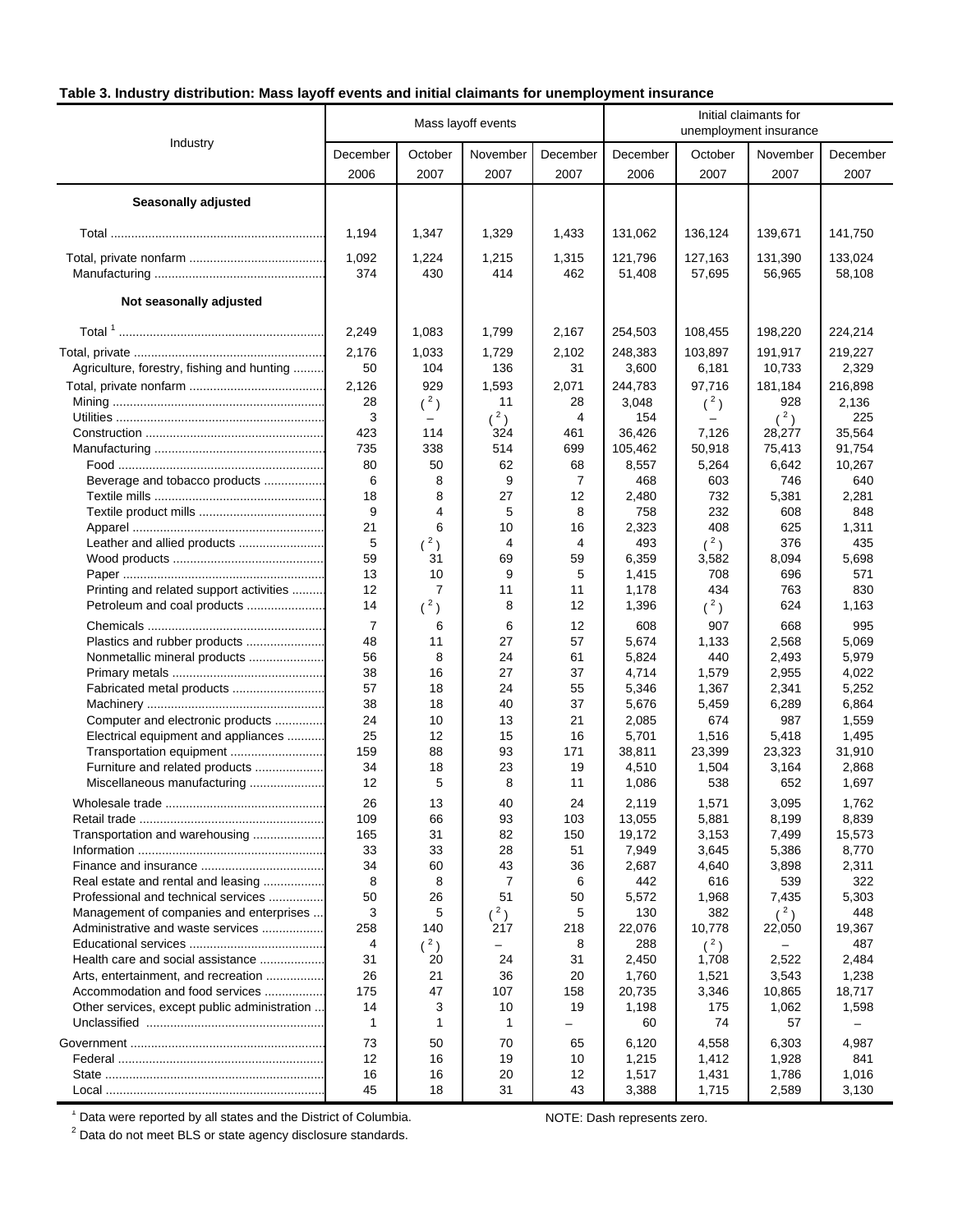### **Table 4. Mass layoff events and initial claimants for unemployment insurance, October 2005 to December 2007, not seasonally adjusted**

|                  |                         |                               | Private nonfarm       |                              |             |                                                    |        |                                |  |
|------------------|-------------------------|-------------------------------|-----------------------|------------------------------|-------------|----------------------------------------------------|--------|--------------------------------|--|
| Date             |                         | Total mass layoffs            |                       | Mass layoffs                 |             | Extended mass layoffs<br>lasting more than 30 days |        | Realization rates <sup>1</sup> |  |
|                  | Events                  | Initial<br>claimants          | Events                | Initial<br>claimants         | Events      | Initial<br>claimants                               | Events | Initial<br>claimants           |  |
| 2005<br>December | 905<br>1,254<br>2,323   | 91,941<br>116,127<br>254,258  | 757<br>1,079<br>2,168 | 80,694<br>102,182<br>242,753 |             |                                                    |        |                                |  |
|                  | 4,482                   | 462,326                       | 4,004                 | 425,629                      | 1,400       | 246,188                                            | 35.0   | 57.8                           |  |
| 2006             |                         |                               |                       |                              |             |                                                    |        |                                |  |
|                  | 1,245<br>719<br>921     | 117,946<br>66,555<br>111,838  | 1,123<br>658<br>856   | 108,701<br>62,208<br>106,177 |             |                                                    |        |                                |  |
|                  | 2,885                   | 296,339                       | 2,637                 | 277,086                      | 963         | 193,510                                            | 36.5   | 69.8                           |  |
|                  | 1,140<br>872<br>1,489   | 121,589<br>84,809<br>164,761  | 1,038<br>794<br>1,224 | 112,964<br>78,663<br>140,687 |             |                                                    |        |                                |  |
| Second Quarter   | 3,501                   | 371,159                       | 3,056                 | 332,314                      | 1,353       | 264,927                                            | 44.3   | 79.7                           |  |
|                  | 1,511<br>708<br>865     | 166,857<br>72,844<br>87,699   | 1,335<br>656<br>785   | 154,342<br>69,054<br>81,274  |             |                                                    |        |                                |  |
| Third Quarter    | 3,084                   | 327,400                       | 2,776                 | 304,670                      | 929         | 161,764                                            | 33.5   | 53.1                           |  |
|                  | 964<br>1,315<br>2,249   | 98,804<br>136,186<br>254,503  | 820<br>1,172<br>2,126 | 88,133<br>125,009<br>244,783 |             |                                                    |        |                                |  |
|                  | 4,528                   | 489,493                       | 4,118                 | 457,925                      | 1,640       | 330,887                                            | 39.8   | 72.3                           |  |
| 2007             | 1,407<br>935<br>1,082   | 134,984<br>86,696<br>123,974  | 1,263<br>861<br>1,015 | 124,475<br>82,097<br>118,431 |             |                                                    |        |                                |  |
| First Quarter    | 3,424                   | 345,654                       | 3,139                 | 325,003                      | 1,111       | 198,991                                            | 35.4   | 61.2                           |  |
|                  | 1,219<br>923<br>1,599   | 127,444<br>85,816<br>172,810  | 1,115<br>856<br>1,318 | 118,040<br>81,153<br>148,669 |             |                                                    |        |                                |  |
| Second Quarter   | 3,741                   | 386,070                       | 3,289                 | 347,862                      | 1,421       | 258,256                                            | 43.2   | 74.2                           |  |
|                  | 1,599<br>963<br>717     | 175,419<br>93,458<br>67,385   | 1,450<br>908<br>667   | 164,939<br>88,345<br>64,026  |             |                                                    |        |                                |  |
| Third Quarter    | 3,279                   | 336,262                       | 3,025                 | 317,310                      | $^{2,p}931$ | $^{2,p}$ 115,742                                   | P 30.8 | $P$ 36.5                       |  |
|                  | 1,083<br>1,799<br>2,167 | 108,455<br>198,220<br>224,214 | 929<br>1,593<br>2,071 | 97,716<br>181,184<br>216,898 |             |                                                    |        |                                |  |
| Fourth Quarter   | 5,049                   | 530,889                       | 4,593                 | 495,798                      |             |                                                    |        |                                |  |

<sup>1</sup> The event realization rate is the percentage of all private nonfarm data on these layoffs become available. Experience suggests that the mass layoff events lasting more than 30 days. The initial claimant realization number of extended mass layoff events is generally revised upwards rate is the percentage of all private nonfarm mass layoff initial claimants by less than 10 percent and the number of initial claimants associated associated with layoffs lasting more than 30 days. with such events increases by 25-40 percent.

<sup>2</sup> These quarterly numbers are provisional and will be revised as more  $P =$  preliminary.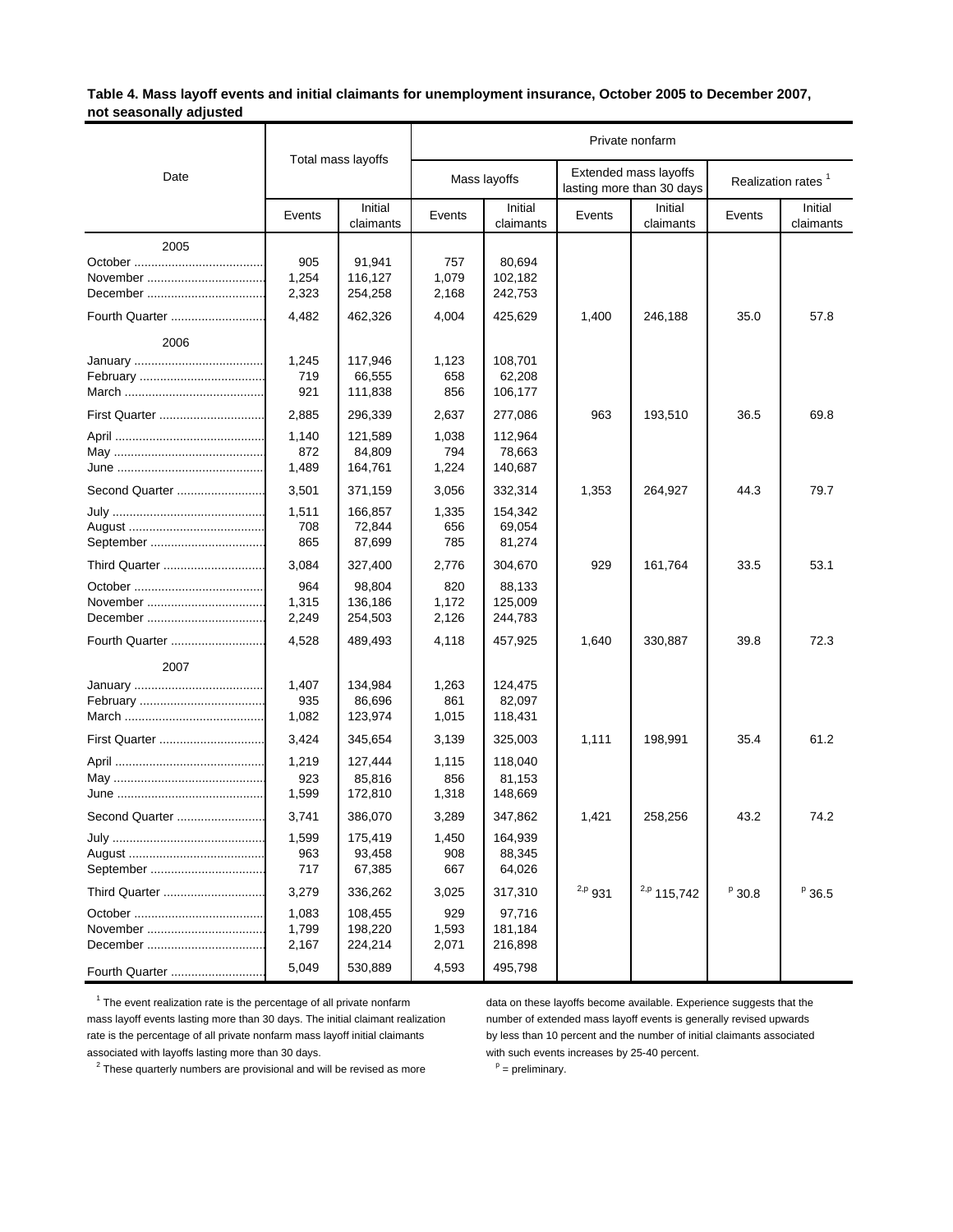**Table 5. Mass layoff events and initial claimants for unemployment insurance by census region and division, not seasonally adjusted**

| Census region and division | Mass layoff events |                 |                  |                  | Initial claimants for<br>unemployment insurance |                 |                  |                  |
|----------------------------|--------------------|-----------------|------------------|------------------|-------------------------------------------------|-----------------|------------------|------------------|
|                            | December<br>2006   | October<br>2007 | November<br>2007 | December<br>2007 | December<br>2006                                | October<br>2007 | November<br>2007 | December<br>2007 |
|                            |                    |                 |                  |                  |                                                 |                 |                  |                  |
|                            | 2,249              | 1,083           | 1,799            | 2,167            | 254,503                                         | 108,455         | 198,220          | 224,214          |
|                            | 412                | 141             | 355              | 392              | 40,738                                          | 12,152          | 34,766           | 36,859           |
|                            | 60                 | 9               | 38               | 56               | 6,612                                           | 614             | 3,754            | 5,777            |
|                            | 352                | 132             | 317              | 336              | 34,126                                          | 11,538          | 31,012           | 31,082           |
|                            | 416                | 230             | 350              | 388              | 54,023                                          | 23,180          | 42,139           | 47,505           |
|                            | 202                | 131             | 180              | 192              | 22,765                                          | 11,952          | 19,924           | 18,797           |
|                            | 126                | 51              | 91               | 120              | 22.085                                          | 6,791           | 9,831            | 18,538           |
|                            | 88                 | 48              | 79               | 76               | 9,173                                           | 4,437           | 12,384           | 10,170           |
|                            | 898                | 261             | 483              | 884              | 109,495                                         | 38.853          | 62.163           | 97,346           |
|                            | 674                | 215             | 389              | 667              | 78.466                                          | 32.840          | 51,952           | 74,374           |
|                            | 224                | 46              | 94               | 217              | 31,029                                          | 6,013           | 10,211           | 22,972           |
|                            | 523                | 451             | 611              | 503              | 50,247                                          | 34.270          | 59,152           | 42,504           |
|                            | 82                 | 38              | 76               | 67               | 7,835                                           | 2,905           | 6.893            | 4,968            |
|                            | 441                | 413             | 535              | 436              | 42,412                                          | 31,365          | 52,259           | 37,536           |

<sup>1</sup> See footnote 1, table 3.

NOTE: The states (including the District of Columbia) that comprise Arkansas, Louisiana, Oklahoma, and Texas; East North Central: the census divisions are: New England: Connecticut, Maine, Mass- Illinois, Indiana, Michigan, Ohio, and Wisconsin; West North achusetts, New Hampshire, Rhode Island, and Vermont; Middle Atlantic: Central: Iowa, Kansas, Minnesota, Missouri, Nebraska, North New Jersey, New York, and Pennsylvania; South Atlantic: Delaware, Dakota, and South Dakota; Mountain: Arizona, Colorado, Idaho, District of Columbia, Florida, Georgia, Maryland, North Carolina, South Montana, Nevada, New Mexico, Utah, and Wyoming; and Carolina, Virginia, and West Virginia; East South Central: Alabama, Pacific: Alaska, California, Hawaii, Oregon, and Washington.

Kentucky, Mississippi, and Tennessee; West South Central: